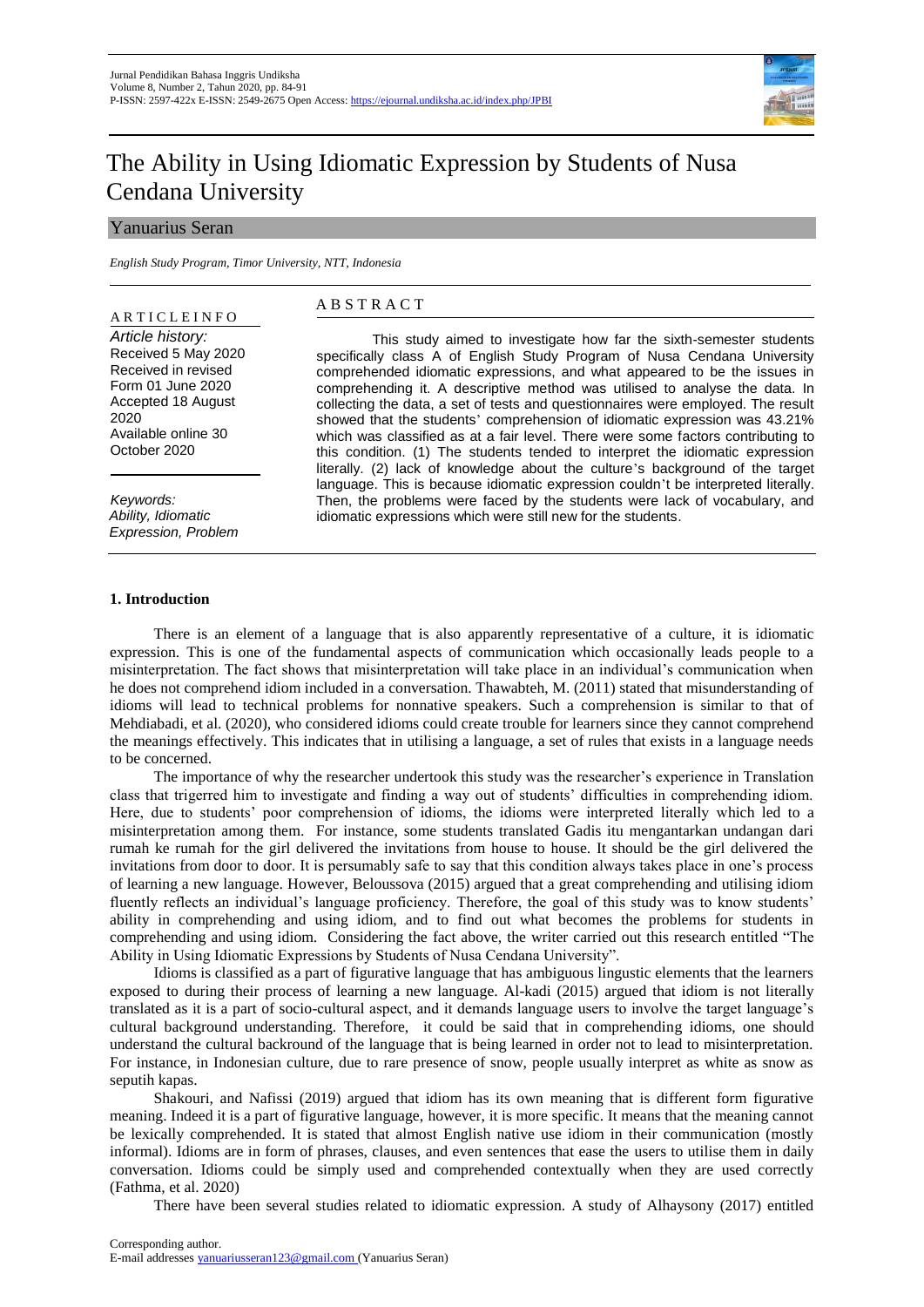"Strategies and Difficulties of Understanding English Idioms: A Case Study of Saudi University EFL Students" which was undertaken using questionnaire, semi-structured interview, and the vocabulary level test to measure students' Englsih proficiency. The result showed that students encountered difficulties to comprehend idiomatic expression. It was said that students tried to interpret idioms' meaning by predicting and figuring out an idiom in an equivalent one from their own language. It revelaed that low-proficiency students faced more difficulties than high-proficiency students did. Another study was carried out by Fathma, at al. (2020) entitled "Analysis of Students' Understanding of Idiomatic Expressions and Its Use in Their Essay: A Case Study". This study applied qualitative approach by utilising content analysis in students' essay and interview in order to measure their idiomatic expression comprehension. The results illustrated that half of total participants did not comprehend idiomatic expression and the other half of them did it effectively.

Having analysed the two studies, the present researcher would like to stress out that this study still investigated the same topic namely, idiomatic expression, however, what can distinguish this study and the other previous studies were the objective of the study and the instrument employed in the study. The objectives of the study were to know how far students comprehended and used idiomatic expression, and to find out what appeared to be the issues in comprehending it. The instrument used were a set of test and questionnaires. The test comprised of multiple-choice test, completion test, and true-false test in order to find out students' English Proficiency level on Idiom, and the questionnaires were utilised to figure out factors that contributed to students' comprehension of idiomatic expression.

# **2. Methods**

This research was classified as a combination of two methods. That was a descriptive quantitative method and descriptive qualitative method. The subjects of this research were the students of semester six. The population of this study was the sixth-semester students of English Study Programme of Nusa Cendana University. 28 students were randomly chosen out of 56 students as the sample for this research. They were class A students. This research was undertaken through two steps; library research and field research. In the library reasearch, some references or literature related to this research were riviewed, wheareas in the field research, the researcher went to the field and obtained permission from the head of the English Study Programme to conduct the research.

#### **Instruments**

The instruments of this research were a set of test (multiple-choice test, completion test, and true-false test), and questionnaire. There were 12 items of the questionnaire which were divided into three categories. Namely; financial factor, habitual factor, and opinion factor. The questions given were the questions related to these three factors. In the financial factor, the writer questioned them on how many dictionaries that they had. While in habitual factor, the writer asked the students the frequencies of reading idiom dictionary. Whereas in the opinion factor, the writer asked the students' opinions about idiomatic expression. The writer utilised the test to know effectively how far the students comprehended and used idiomatic expression. While the questionnaire was used to support the writer in obtaining what seemed to be the obstacles for the students to comprehend and use the idiomatic expression.

# **Data Analysis Procedure**

In analyzing the data, a formula suggested by Sabrany (1995) was applied. A statistical technique was employed to analyse the data. The first step of the analysis was tabulating the students' test. Then, the formula was used to calculate the number of students who attained lower scores to the higher score of the given test.

The formula to count the percentage is as follows:

$$
\frac{\text{Total score achieved}}{\text{Total question}} \times 100\%
$$

By utilising the formula above, the percentage for every type of test could be clearly determined. The average of the students' score in comprehending and using idiomatic expression was obtained by using the formula. After getting the percentage achieved by the students, their degrees of competence were determined by using the criteria suggested by Arikunto (1996) as given below.

| 76% - 100%           | : excellent |
|----------------------|-------------|
| 56% - 75%            | : good      |
| 40% - 55%            | : fair      |
| $\leq 40\%$ - : poor |             |
|                      |             |

The next step after obtaining the average of the students' score was classifying their scores into a table based on the above-mentioned criteria.

#### **3. Result and Discussion**

In this analysis, the writer presents the first table that contains the students' achievement of the test given. **Table 1.** The Achievement or Total Correct Answers of Each Student.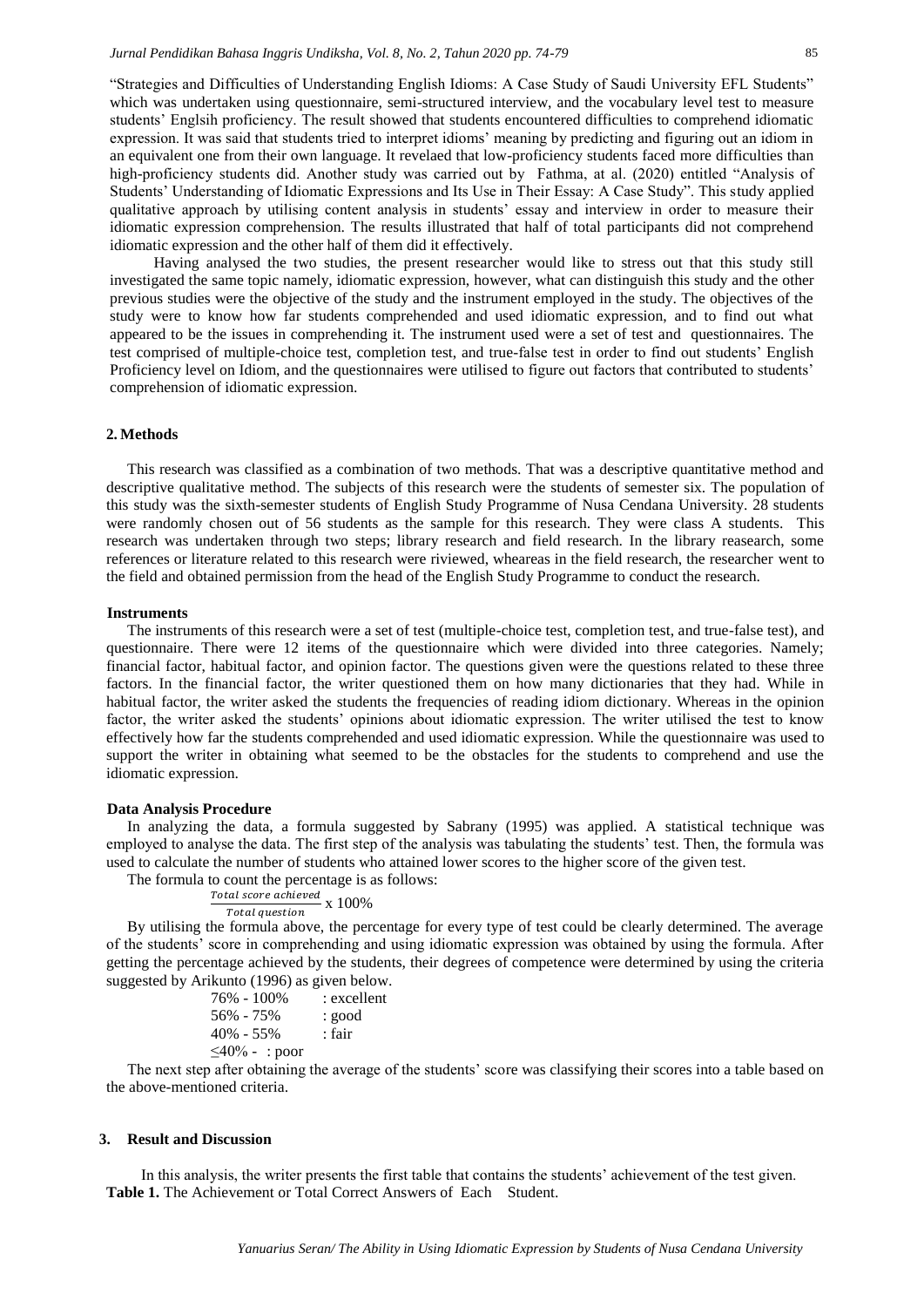| Students'     | <b>Total Items</b> |                 | <b>Students' Correct Answers</b> |  |
|---------------|--------------------|-----------------|----------------------------------|--|
| <b>Number</b> |                    | <b>Total</b>    | Scores $(\% )$                   |  |
| 1.            | 35                 | $\overline{13}$ | 37.14%                           |  |
| 2.            | 35                 | 13              | 37.14%                           |  |
| 3.            | 35                 | 13              | 37.14%                           |  |
| 4.            | 35                 | 15              | 42.85%                           |  |
| 5.            | 35                 | 16              | 45.71%                           |  |
| 6.            | 35                 | 16              | 45.71%                           |  |
| 7.            | 35                 | 17              | 48.57%                           |  |
| 8.            | 35                 | 17              | 48.57%                           |  |
| 9.            | 35                 | 18              | 51.42%                           |  |
| 10.           | 35                 | 18              | 51.42%                           |  |
| 11.           | 35                 | 18              | 51.42%                           |  |
| 12.           | 35                 | 18              | 51.42%                           |  |
| 13.           | 35                 | 19              | 54.28%                           |  |
| 14.           | 35                 | 19              | 54.28%                           |  |
| 15.           | 35                 | 19              | 54.28%                           |  |
| 16.           | 35                 | 19              | 54.28%                           |  |
| 17.           | 35                 | 21              | 60%                              |  |
| 18.           | 35                 | 22              | 62.8%5                           |  |
| 19.           | 35                 | $22\,$          | 62.85%                           |  |
| 20.           | 35                 | 22              | 62.85%                           |  |
| 21.           | 35                 | 22              | 62.85%                           |  |
| 22.           | 35                 | 23              | 65.71%                           |  |
| 23.           | 35                 | 24              | 68.57%                           |  |
| 24.           | 35                 | 24              | 68.57%                           |  |
| 25.           | 35                 | 25              | 7.04%                            |  |
| 26.           | 35                 | 26              | 74.28%                           |  |
| 27.           | 35                 | 26              | 74.28%                           |  |
| 28.           | 35                 | 27              | 77.14%                           |  |
| <b>Total</b>  | 35                 | 552             | 1512.62%                         |  |
| Average       |                    |                 | 43.21%                           |  |

The result of the test as shown in the table above indicates that the students' average on the availability of using or comprehending idiomatic expression was 43,21%. Referring to the standard measurement stated in chapter III, it was classified as fair. The classification of the level of the students' achievement or ability will be presented in the following table.

| No. | <b>Categories of Ranks</b> | Distribution of<br><b>Scores</b> | Number of<br><b>Students</b> | Percentage |
|-----|----------------------------|----------------------------------|------------------------------|------------|
| 1.  | Excellent                  | 75% - 100%                       |                              | 77.14%     |
| 2.  | Good                       | 56% - 75%                        | 11                           | 60.89%     |
| 3.  | Fair                       | $40\% - 55\%$                    | 13                           | 50.32%     |
| 4.  | Poor                       | $~10\%$                          | 3                            | 37.14%     |

**Table 2.** The Rank or Classification of The Students' Ability in Using Idiomatic Expression

After ranking students' ability as shown in the table above, it is obvious that a student obtained 77.74% who was classified as excellent level, 11 students obtained 50.32% were fair, and three students obtained 37.14% which was classified poor. This data led the researcher to interpret that some of the students still found difficulties in comprehending and using the idiom.

 In order to provide information or explanation regarding the ability of the sixth-semester students in using idiomatic expressions given in the test along with the answers and their score ranges, the following table would be essential.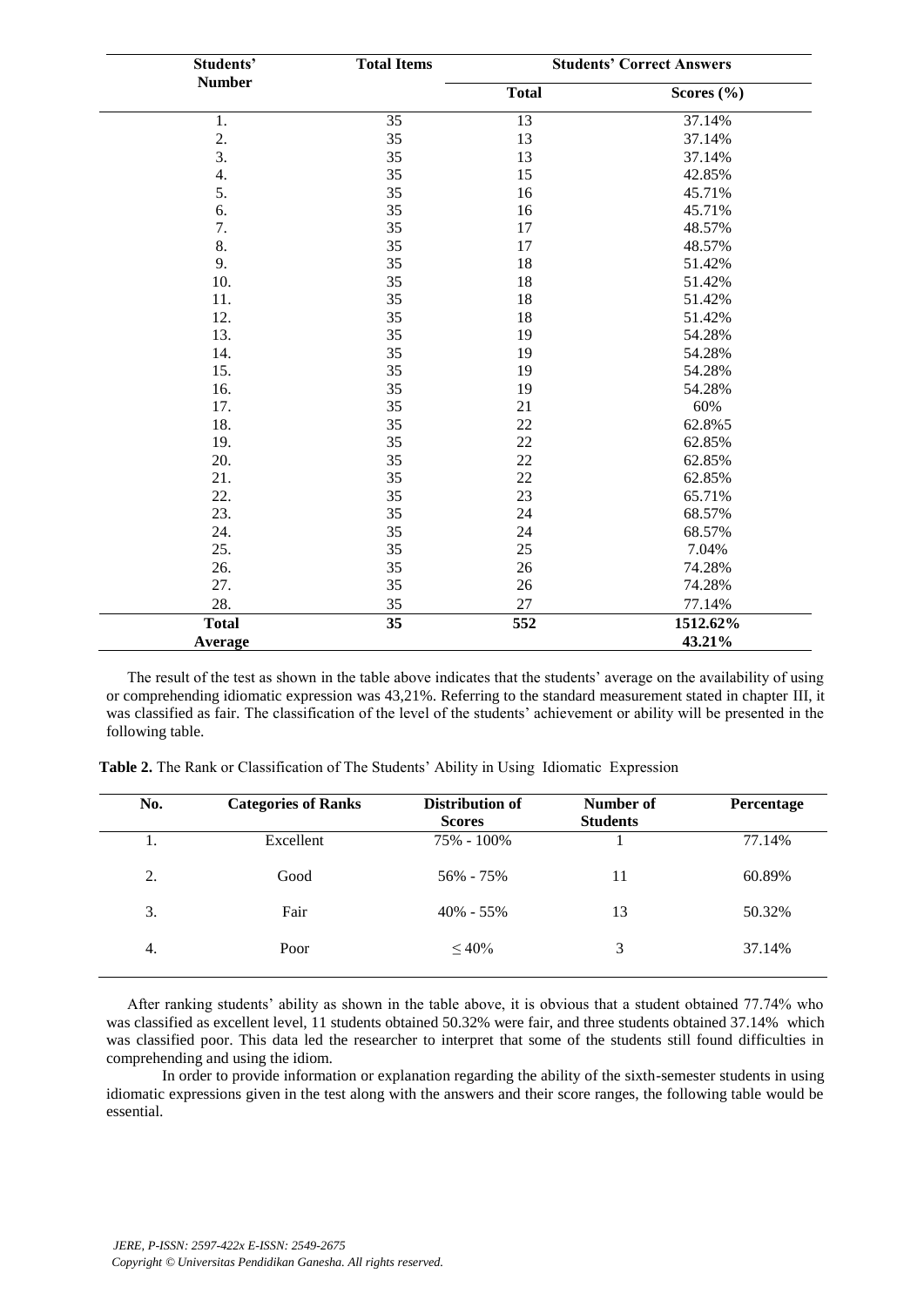| No.              | <b>Idiomatic Expression</b>              | <b>Total of Wrong</b> | <b>Total of Correct</b> |
|------------------|------------------------------------------|-----------------------|-------------------------|
|                  |                                          | Answers (%)           | Answers (%)             |
| 1.               | Hard of hearing                          | 7(25%)                | 21 (75%)                |
| 2.               | When the cat's away the mice will play   | 7(25%)                | 21 (75%)                |
| $\overline{3}$ . | A wolf in sheep's clothing               | 7(25%)                | 21 (75%)                |
| 4.               | An early bird                            | 16 (57%)              | 12 (42.86%)             |
| 5.               | Barking dogs seldom bite                 | 13 (57.14%)           | 15 (53.58%)             |
| 6.               | Kill two birds with one stone            | 6(21.42%)             | 22 (78.58)              |
| 7.               | Two heads are better than one            |                       | 28 (100%)               |
| 8.               | There are no two ways about it           | 11 (39.29%)           | 17 (60.71%)             |
| 9.               | As white as sheet/ghost                  | 22 (78.57%)           | 6(21.43%)               |
| 10.              | A leopard cannot change his spots        | 19 (67.86%)           | 9(32.14%)               |
| 11.              | Better an egg today than a hen tomorrow  | 24 (85.71%)           | 4 (14.29%)              |
| 12.              | One's eyes are bigger than one's stomach | 8 (28.57%)            | 20 (71.43%)             |
| 13.              | Take a leaf out of someone's book        | 12 (42.86%)           | 16 (57.14%)             |
| 14.              | Keep something dark                      | 14 (50%)              | 14 (50%)                |
| 15.              | Rain cats and dogs                       | 8 (28.57%)            | 20 (71.43%)             |
| 16.              | Give a big hand                          | 20 (71.43%)           | 8 (28.57)               |
| 17.              | Give someone a hand                      | 17 (60.71%)           | 11 (32.29%)             |
| 18.              | Run out                                  | 4 (14.29%)            | 24 (85.71%)             |
| 19.              | Keep one's words                         | 24 (85.71%)           | 4(14.29%)               |
| 20.              | Beat around the bush                     | 18 (62.29%)           | 10 (35.71%)             |
| 21.              | Be broke                                 | 17 (60.71%)           | 11 (39.29%)             |
| 22.              | Put off                                  | 4(14.29%)             | 24 (85.71%)             |
| 23.              | Keep in touch                            | 13 (46.43%)           | 15 (53.57%)             |
| 24.              | Stand a chance                           | 26 (92.86%)           | $2(7.14\%)$             |
| 25.              | Have words                               | 5(17.86%)             | 23 (82.14%)             |
| 26.              | That stands to reason                    | 11 (39.29%)           | 17 (60.71%)             |
| 27.              | By all means                             | 9(32.14%)             | 19 (67.86%)             |
| 28.              | Get cold feet                            | 12 (42.86%)           | 16 (57.14%)             |
| 29.              | Wasting one's breath                     | 8 (28.57%)            | 20 (71.43%)             |
| 30.              | On edge                                  | 9(32.14%)             | 19 (67.86%)             |
| 31.              | Many hands make light work               | 9(32.14%)             | 19 (67.86%)             |
| 32.              | There is no time like the present        | 10 (35.71%)           | 18 (64.29%)             |
| 33.              | Black day                                | 8 (28.57%)            | 20 (71.43%)             |
| 34.              | Lead someone a dog's life                | 14 (50%)              | 14 (50%)                |
| 35.              | Carry the world on one's shoulders       | 11 (39.29%)           | 17 (60.71%)             |

**Table 3.** The Analysis of Each Item and The Ability of The Students in Comprehending and Using it

Having analysed the data, it was found that idiomatic expression was not somewhat easy for the students to comprehend and use it. It was proved by the result or the students' achievement of the idiomatic expression test. The average of their achievement was just 43.21%. This point was classified into a fair level.

However, there was a student who attained a great grade in the test. That was 7.71%, and it was the highest grade that classified him into an excellent level. Whereas at the good level, it was 6.08%, the fair level was 5.03%, and the poor level was 3.71%. This result shows that the students' ability in using the idiomatic expression was at a fair level.

## **The Analysis of Students' Responses**

In this part, the writer would like to present students' responses to the given test to find out their ability in comprehending and using idiomatic expressions. The given test was divided into three main parts namely, a multiple-choice test which consisted of 13 items, a completion test consisted of 11 items, and a true-false test which consisted of 11 items. Therefore, the total number of the test was 35 items, and all questions of the test focused on the ability in using and comprehending idiomatic expressions as the focus in this study.

The students' responses to the test given were divided into three parts, namely, students' responses on the multiple-choice test, students' responses on the completion test, and students' responses on the true-false test.

## **Table 4.** Students' Responses to Multiple-Choice Test

In this multiple choice test, some items were comprehended and answered by the students effectively otherwise, some items were poorly comprehended. In order to identify it in detail, the following is the table of students' responses on the multiple-choice test.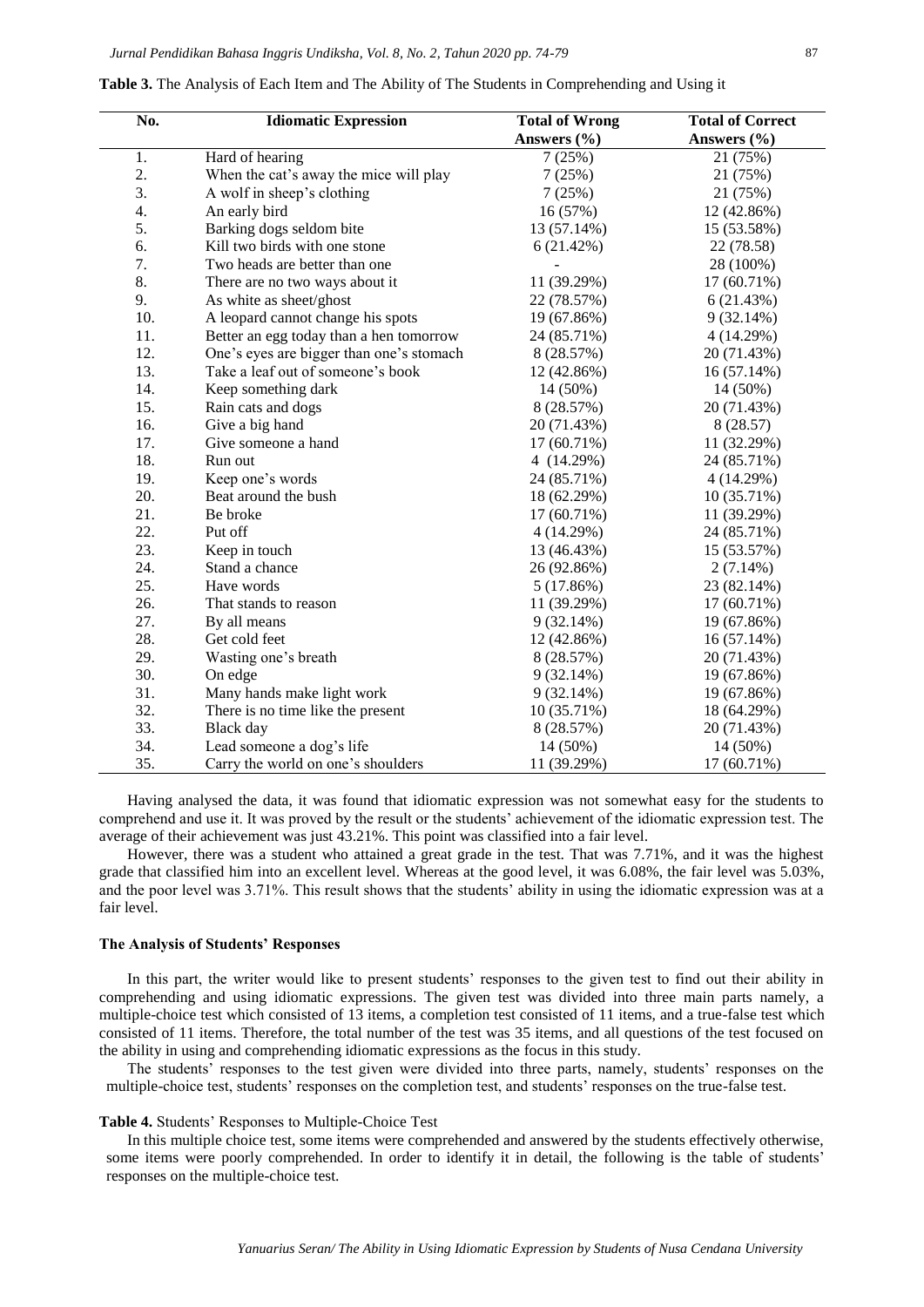| Item's       | Number of       |              | <b>Correct Responses</b> |                | <b>Incorrect Responses</b> |           |
|--------------|-----------------|--------------|--------------------------|----------------|----------------------------|-----------|
| No.          | <b>Students</b> | <b>Total</b> | Percenta<br>$ge($ % $)$  | <b>Total</b>   | Percentage<br>(%)          |           |
| 1.           | 28              | 21           | 75%                      | 7              | 25%                        | Excellent |
| 2.           | 28              | 21           | 75%                      | 7              | 25%                        | Excellent |
| 3.           | 28              | 21           | 75%                      | $\overline{7}$ | 25%                        | Excellent |
| 4.           | 28              | 12           | 42.86%                   | 16             | 57.14%                     | Fair      |
| 5.           | 28              | 15           | 53.58%                   | 13             | 46.42%                     | Fair      |
| 6.           | 28              | 22           | 78.58%                   | 6              | 21.42%                     | Excellent |
| 7.           | 28              | 28           | 100%%                    | $\theta$       | 0%                         | Excellent |
| 8.           | 28              | 17           | 60.71%                   | 11             | 39.28%                     | Good      |
| 9.           | 28              | 6            | 21.43%                   | 22             | 78.57%                     | Poor      |
| 10.          | 28              | 9            | 32.14%                   | 19             | 67.86%                     | Poor      |
| 11.          | 28              | 4            | 14.29%                   | 24             | 85.71%                     | Poor      |
| 12.          | 28              | 20           | 71.43%                   | 8              | 28.57%                     | Good      |
| 13.          | 28              | 16           | 57.14%                   | 12             | 42.86%                     | Good      |
| <b>Total</b> | 28              | 212          | 757.16%                  | 152            | 542.83%                    |           |
| Average      |                 |              | 58.28%                   |                | 41.76%                     | Good      |

As shown in the table above it could be identified that two items answered by the students excellently, namely item number 6 with the idiomatic expression *kill two birds with one stone* with the total correct answer 22 or 78.58%, and item number 7 with idiomatic expression *two heads are better than one* with the total correct answer 28 or 100%. Consequently, they were classified as at an excellent level. Then, some items that were answered efficiently by the students, namely item number 1 with the idiomatic expression *hard of hearing* with the total correct answer was 21 or 75%, and also item number 2 and 3 with the idiomatic expressions *when the cat's away the mice will play* and *a wolf in sheep's clothing*. Three of them were 75%. Then, item number 8 with idiomatic expression *there are no two ways about it* with the total correct answer was 17 or 60.71%. Item number 13 with the idiomatic expression *take a leaf out of someone's book* obtained 16 total correct answers or 57,14%. Therefore, they were classified as at a good level. Some items were also answered fairly by the students. They were items number 4 and 5 with the idiomatic expressions *An early bird* and *Barking dogs seldom bite.* Each of them obtained 12 correct answers or 42.86%, and 15 correct answers or 53.58%. Then, the following items were answered poorly by the students, namely item number 9 with the idiomatic expression *As white as ghost/sheet obtained 16 correct answers or 21.43%*, item number 10 with the idiomatic expression *a leopard cannot change his spots obtained 9 correct answers or 32.14%*, and item number 11 with the idiomatic expression *better an egg today then a hen tomorrow obtained 4 correct answers or 14.29%*.

# **Table 5.** Students' Responses to Completion Test

The students' responses to the completion test were varied. Therefore, it could be identified how far the students comprehended the test although there were empty spaces on each sentence. Some items were answered poorly and even excellently by students in this test. The data are presented in the following table.

| Item's       | <b>Numbe</b><br><b>Correct Responses</b> |                |            | <b>Incorrect Responses</b> | <b>Level</b> |         |
|--------------|------------------------------------------|----------------|------------|----------------------------|--------------|---------|
| No.          | r of<br><b>Students</b>                  | <b>Total</b>   | Percentage | <b>Total</b>               | Percentage   |         |
| 14.          | 28                                       | 14             | 50%        | 14                         | 50%          | Fair    |
| 15.          | 28                                       | 20             | 71.43%     | 8                          | 28.57%       | Good    |
| 16.          | 28                                       | 8              | 28.57%     | 20                         | 71.43%       | Poor    |
| 17.          | 28                                       | 11             | 32.29%     | 17                         | 60.71%       | Poor    |
| 18.          | 28                                       | 24             | 85.71%     | $\overline{4}$             | 14.29%       | Excelle |
|              |                                          |                |            |                            |              | nt      |
| 19.          | 28                                       | $\overline{4}$ | 14.29%     | 24                         | 85.71%       | Poor    |
| 20.          | 28                                       | 10             | 35.71%     | 18                         | 62.29%       | Poor    |
| 21.          | 28                                       | 11             | 39.29%     | 17                         | 60.71%       | Poor    |
| 22.          | 28                                       | 24             | 85.71%     | 4                          | 14.29%       | Excelle |
|              |                                          |                |            |                            |              | nt      |
| 23.          | 28                                       | 15             | 53.57%     | 13                         | 46.43%       | Fair    |
| 24.          | 28                                       | 2              | 7.14%      | 26                         | 92.86%       | Poor    |
| <b>Total</b> | 28                                       | 143            | 503.71%    | 165                        | 587.29%      |         |
| Average      |                                          |                | 45.79%     |                            | 53.39%       | Fair    |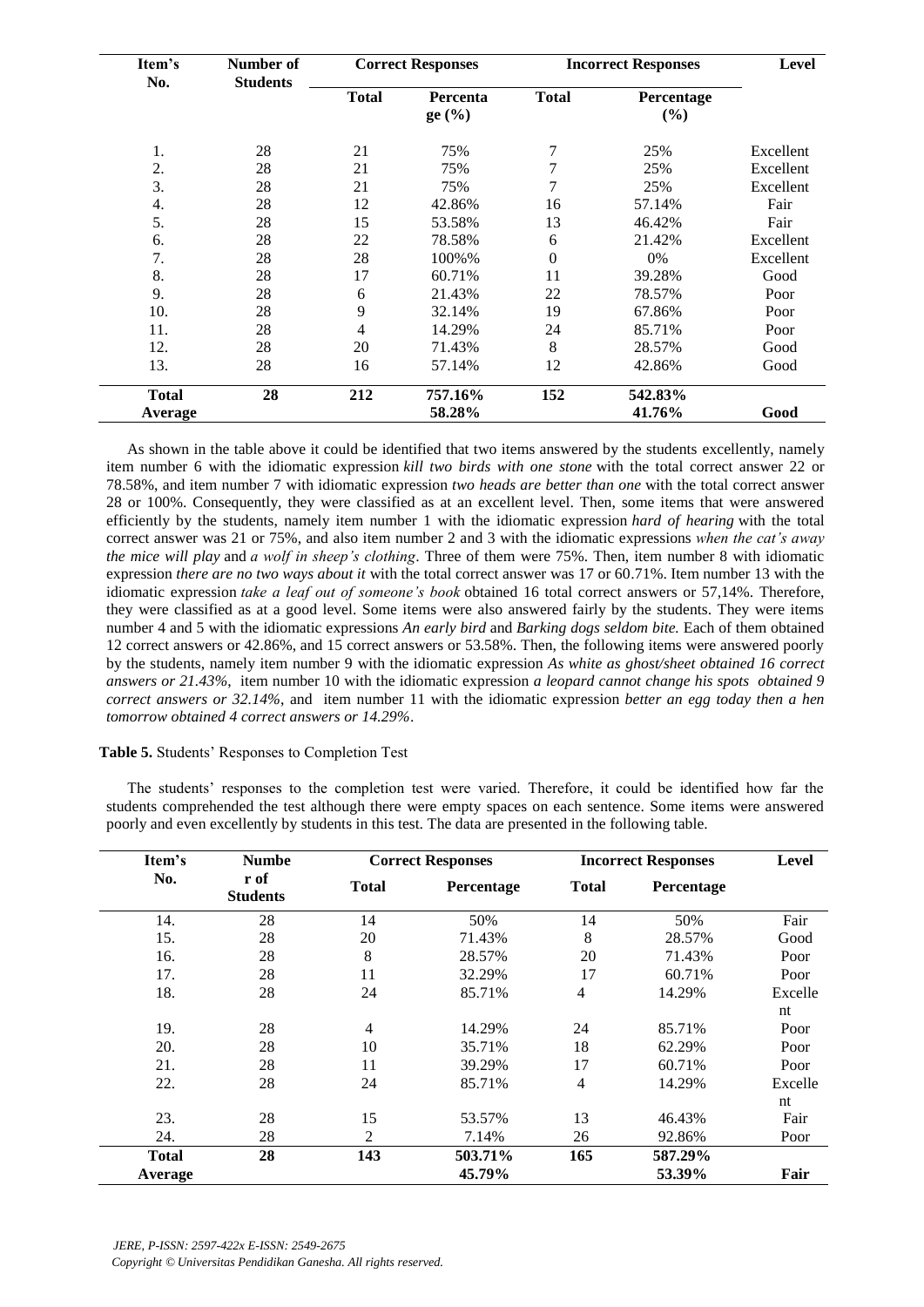Based on students' responses to the completion test, students' comprehension of idiomatic expressions were varied. Items that were comprehended excellently by the students were items number 18 and 22. Item number 16 with idiomatic expression *Run out of* obtained 24 correct answers or 85.71%. Item number 22 with idiomatic expression *Put off* got 24 correct answers or 85.71%.

hen, the item that was comprehended effectively by the students. That was item number 15 with idiomatic expression *Rain cats and dogs.* The total correct answer was 20 or 71.43%. Some items were also comprehended fairly by students. They were item number 14 with idiomatic expression *Keep something dark,* and item number 23 with idiomatic expression *Keep in touch*. Item number 14 obtained 14 correct answers or 50%, and item number 23 obtained 15 correct answers or 53.57%. The last, some items were also comprehended poorly, namely item number 16 with idiomatic expression *Give a big hand* obtained 8 correct answers or 28.57%, item number 17 with idiomatic expression *Give someone a hand* obtained 11 correct answers or 32.29%, item number 19 with idiomatic expression *Keep one's words* obtained 4 correct answers or 14.29%, item number 20 with idiomatic expression *Beat around the bush* obtained 10 correct answers or 35.71%, item number 21 with idiomatic expression *Be broke* obtained 11 correct answers or 39.29%*,* and item number 24 *Stand a chance* obtained 2 correct answers or 7.14%.

| Item's       | Number of       | <b>Correct Response</b> |            | <b>Incorrect Response</b> | <b>Level</b> |       |
|--------------|-----------------|-------------------------|------------|---------------------------|--------------|-------|
| No.          | <b>Students</b> | <b>Total</b>            | Percentage | <b>Total</b>              | Percentage   |       |
| 25.          | 28              | 23                      | 82.14%     | 5                         | 17.86%       | Excel |
|              |                 |                         |            |                           |              | lent  |
| 26.          | 28              | 17                      | 60.71%     | 11                        | 39.29%       | Good  |
| 27.          | 28              | 19                      | 67.86%     | 9                         | 32.14%       | Good  |
| 28.          | 28              | 16                      | 57.14%     | 12                        | 42.86%       | Good  |
| 29.          | 28              | 20                      | 71.43%     | 8                         | 28.57%       | Good  |
| 30.          | 28              | 19                      | 67.86%     | 9                         | 32.14%       | Good  |
| 31.          | 28              | 19                      | 67.86%     | 9                         | 32.14%       | Good  |
| 32.          | 28              | 18                      | 64.29%     | 10                        | 35.71%       | Good  |
| 33.          | 28              | 20                      | 71.43%     | 8                         | 28.57%       | Good  |
| 34.          | 28              | 14                      | 50%        | 14                        | 50%          | Fair  |
| 35.          | 28              | 17                      | 60.71%     | 11                        | 39.29%       | Good  |
| <b>Total</b> | 28              | 202                     | 721.43%    | 106                       | 378.57%      |       |
| Average      |                 |                         | 65.28%     |                           | 34.41%       | Good  |

# **Table 6. Students' Responses to True-False Test**

The students' responses to the true-false test are in the following table.

It is shown in the table above that students' comprehension of idiomatic expressions in the true-false test is at a good level. It was proved by the whole percentages that were classified as at a good level mostly. An item was comprehended by students excellently. It was item number 25 with idiomatic expression *have words* with total correct answer 23 or 82.14%. Then, 9 items were comprehended effectively by students, namely item number 26 with idiomatic expression *That stands to reason* obtained 17 correct answers or 60.71%*,* item number 27 with idiomatic expression *By all means* obtained 19 correct answers or 67.86%*,* item number 28 with idiomatic expression *Get cold feet* obtained 16 correct answers or 57.14%*,* item number 29 with idiomatic expression *wasting your breath* obtained 20 correct answers or 43%, item number 30 with the idiomatic expression *on edge* 19 correct answers or 67.86%*,* item number 31 with idiomatic expression *many hands make light work* obtained 19 correct answers or 67.86%, item number 32 with idiomatic expression *there is no time like the present* obtained 18 correct answers or 64.29%, item number 33 with idiomatic expression *black day* obtained 20 correct answers or 71.43%*,* and item number 35 with idiomatic expression *carry the world on one's shoulders* obtained 17 correct answers or 60.71%. Then, item number 34 was classified as at fair level with idiomatic expression *Lead someone a dog's life*. Because it obtained 14 correct answers or 50%.

# **Problems Encountered by Students in Comprehending and using Idiomatic Expression**

Having analised the data, the researcher found that some items of the idiomatic expression were comprehended poorly by students. Misunderstanding ocurred in this phase. It shows that they tended to translate the idiomatic expression literally. It cannot be translated literally since the meaning of the idiomatic expression is different from the meaning of words itself. For example; idiom *'*an early bird'. The meaning does not have a relation with a bird that people might think it wakes up in a very early morning, nevertheless, the real meaning is someone who usually wakes up early in the morning. On the other hand, the students might be careless in interpreting the options. They could be under confusion with other options that the researcher made to let them think and answer effectively. However, the dictators' options effectively worked.

From the result of the students' answer-sheets, and from the questionnaire, it was found that that the obstacles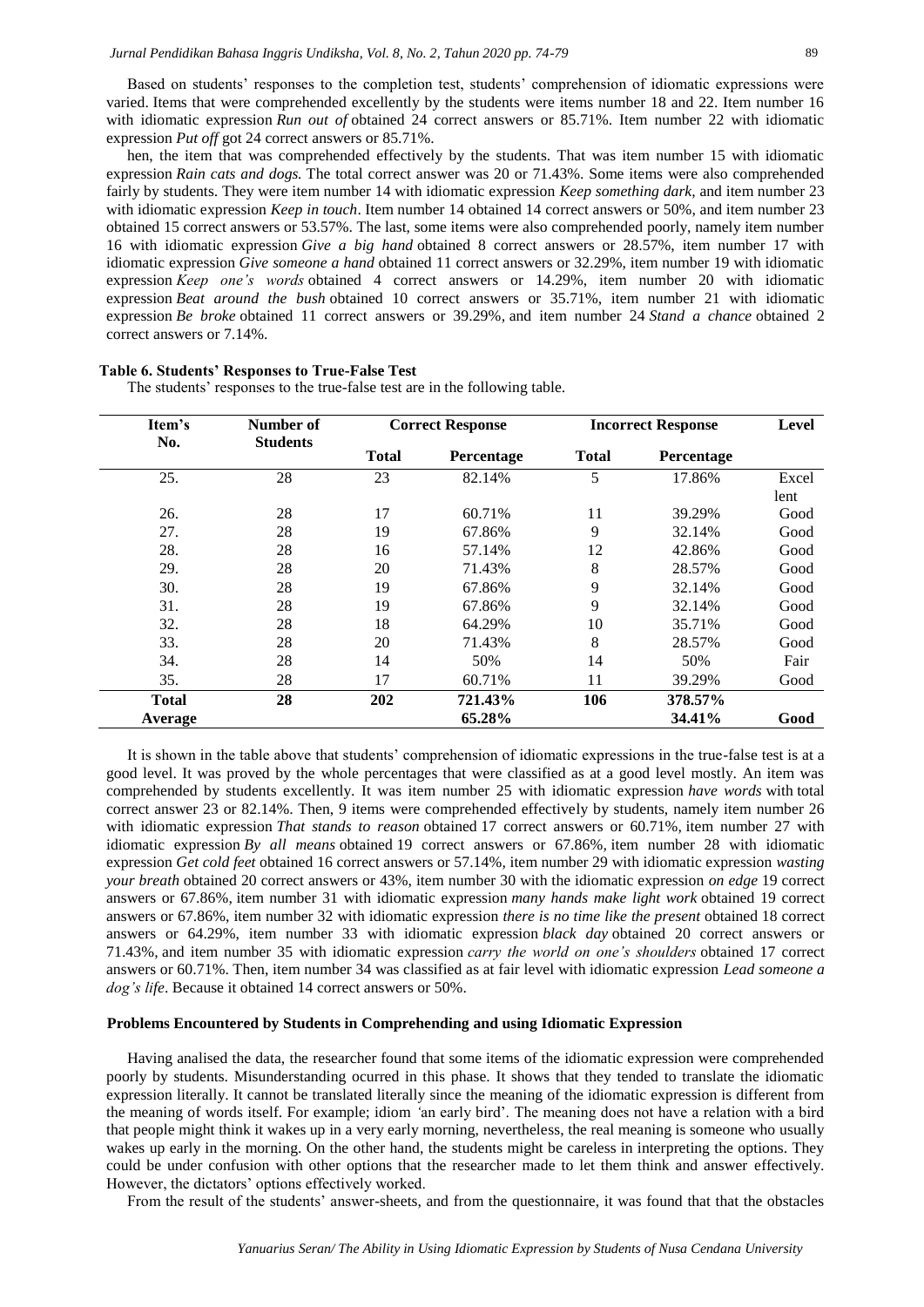faced by the students in comprehending or using idiomatic expressions were lack of vocabulary, and unfamiliar texts that contained idiomatic expressions were still new to the students. These problems were caused by some reasons namely, fewer students had no idiom dictionary in their hands. Even they had their dictionaries with them, they rarely used them effectively. Dictionary is also a key to learning. Scholfield (cited in Nation, 2001) indicated that dictionary is a source of information, and it is also an aid for an individual to learn and obtain new knowledge. one of the most comprehensive aids for learning English idioms is English-idiom dictionary that contain lists of idioms. Consequently, having and reading an English-idiom dictionary is one of the effective ways for one to learn idiomatic expression. However, students did not take it into account. Besides, they also rarely visited the library to obtain more English knowledge, especially about idiomatic expression. From the result of the questionnaire given, there were 9 students having idiom dictionaries, 7 students had ever borrowed dictionaries from the library. It was also found that there was 1 student who went to the library to borrow the idiom dictionary 11 times in a month, and also 10 students had 1 idiom dictionary, and 2 students stated that they often read it. Then, there were 4 students often used idiomatic expressions in their daily communication. Others stated that they never used it. Then, from 28 students, 17 students did not have an idiom dictionary, 2 students had ever had it, 17 students had not borrowed idiom dictionary from the library and 4 students had ever borrowed it.

The researcher also provided participants some questions regarding their opinions about idiomatic expressions. From the questions, 22 students stated that English idiom is more difficult instead of Indonesian language idiom, otherwise, 6 students argued that English idiom is not too difficult. They considered everyone has his or her method of learning. Besides, 17 students stated that subjects in English Department such as vocabulary, semantics, morphology have not included or discussed more on idiomatic expression. Subsequently, this condition might lead them to miscomprehend and misuse the idiomatic expression.

Based on the students' answers on the questionnaire, it was found that more students did not concern about idiomatic expression. They considered that communication could also run effectively without knowing idioms, otherwise, the idiomatic expression is a part of a language that matters. In addition, knowing idiomatic expression is not just to understand each other, but it could create a more aesthetic conversation. Therefore, it is supposed that learning English idioms is very useful.

## **4. Conclusion**

After discussing and exploring more about students' responses on the test and the questionnaire was given, the researcher identified many problems that the students encountered. One that becomes the main problem was the students presumably did not concern about idiomatic expressions. It was proved by their answers on the test and the questionnaire. Idiomatic expressions also play an important role in communication since it is a part of a language itself. This caused their score of the test given amounted to 43.21% which was classified into a fair level. There were still other problems, namely (1) students misunderstood the idiom itself. Some of them interpreted it literally. This fact led them to the wrong answers. Besides, a lack of vocabulary seemed to be a serious matter to students.

Some idiomatic expressions appeared difficult for the students to answer, namely items number 11, 19, and 24. Each of them was better an egg today than a hen tomorrow, keep one's words, and stand a chance. On the other side, some idiomatic expressions could be excellently comprehended and answered by the students, they are item number 7 two heads are better than one, item number 18 run out, item number 22 put off, and item number 25 have words.

Considering the problems identified, the researcher presents some suggestions to be considered and followed. Since idiomatic expressions are complex unity phrases or words that cannot be defined literally, a learner needs to: (1) read a lot of idiom dictionaries, (2) listen to conversations in which contain idiomatic expressions, (3) know the background of the language that is being learned, and (4) practice using idioms in conversation. Consequently, the more one practices the more one attains improvement in learning it.

# **References**

- Alhaysony, M. H. (2017). Strategies and difficulties of understanding English idioms: A case study of Saudi University EFL students. International Journal of English Linguistics, 7(3), 70-84.
- Al-kadi, A. M. T. (2015). Towards idiomatic competence of Yemeni EFL undergraduates. Journal of Language Teaching and Research, 6(3), 513-523.

Arikunto, S. (1996). Prosedur Penelitian: Saatu Pendekatan Praktek. Edisi Revisi IV), Jakarta: Rhinika Cipta.

- Beloussova, V. (2015). Idiom learning materials for Estonian Secondary School students (Doctoral dissertation, Tartu Ülikool).
- Fathma, D., Nurlela, N., & Yusuf, M. (2020). ANALYSIS OF STUDENTS'UNDERSTANDING OF IDIOMATIC EXPRESSIONS AND ITS USE IN THEIR ESSAY: A CASE STUDY. JOALL (Journal of Applied Linguistics & Literature), 5(1), 39-51.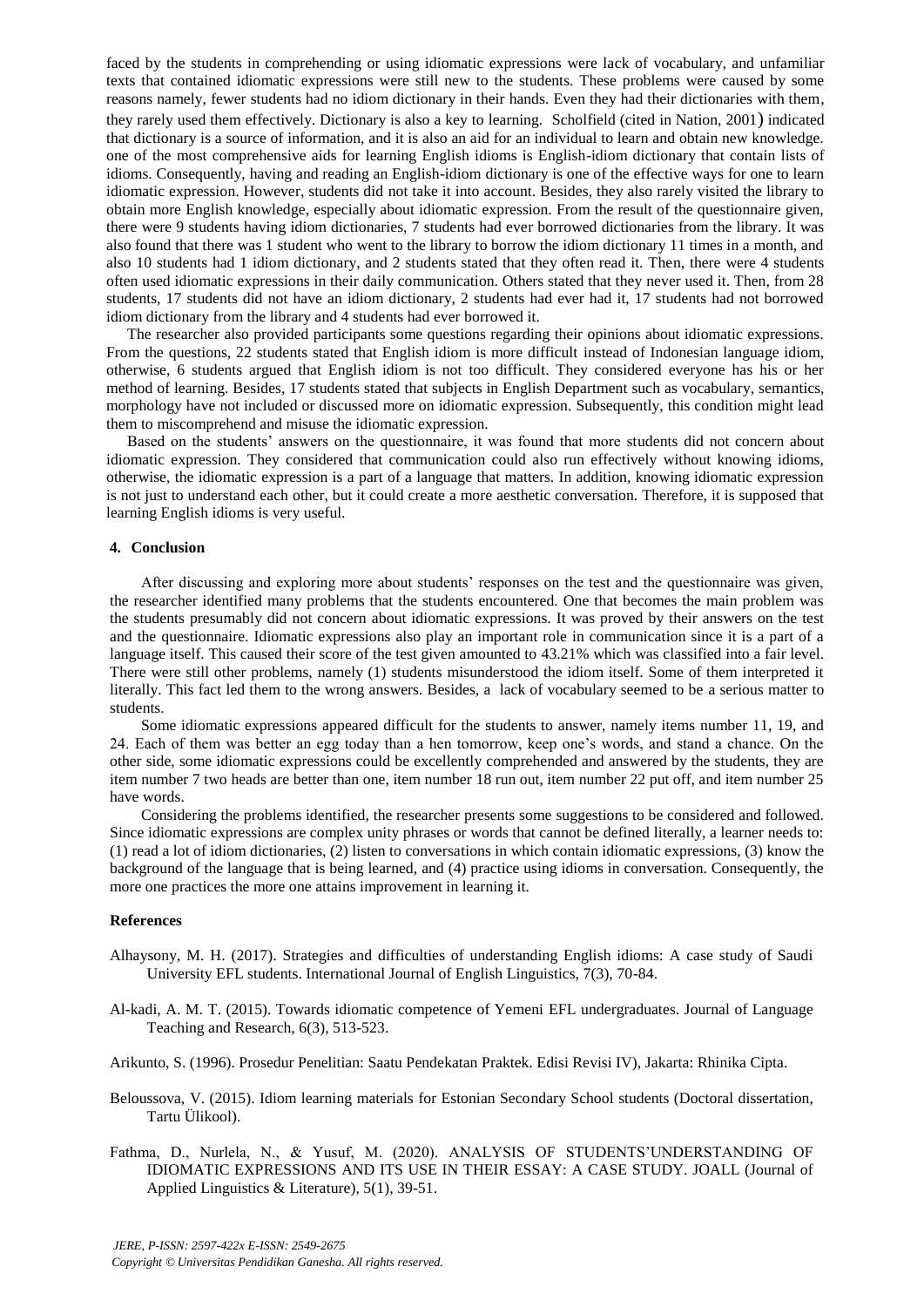Hornby. (1995). Oxford Advanced Learner's Dictionary of Current English. Oxford: Oxford University Press

- I.S.P Nation. (2001). Learning Vocabulary in Another Language. New York: Cambridge University Press.
- Mehdiabadi, F., Maadad, N., & Arabmofrad, A. (2020). The Role of First Language Attrition in Persian Idiomatic Expressions. Journal of psycholinguistic research.
- Shakouri, M., & Nafissi, Z. (2019). A developmental study of L1 idiom comprehension in Farsi Language. L1 Educational Studies in Language and Literature, 19(Running Issue).
- Thawabteh, M. (2011). Linguistic, cultural and technical problems in English-Arabic subtitling. SKASE journal of translation and interpretation, 5(1), 24-44.